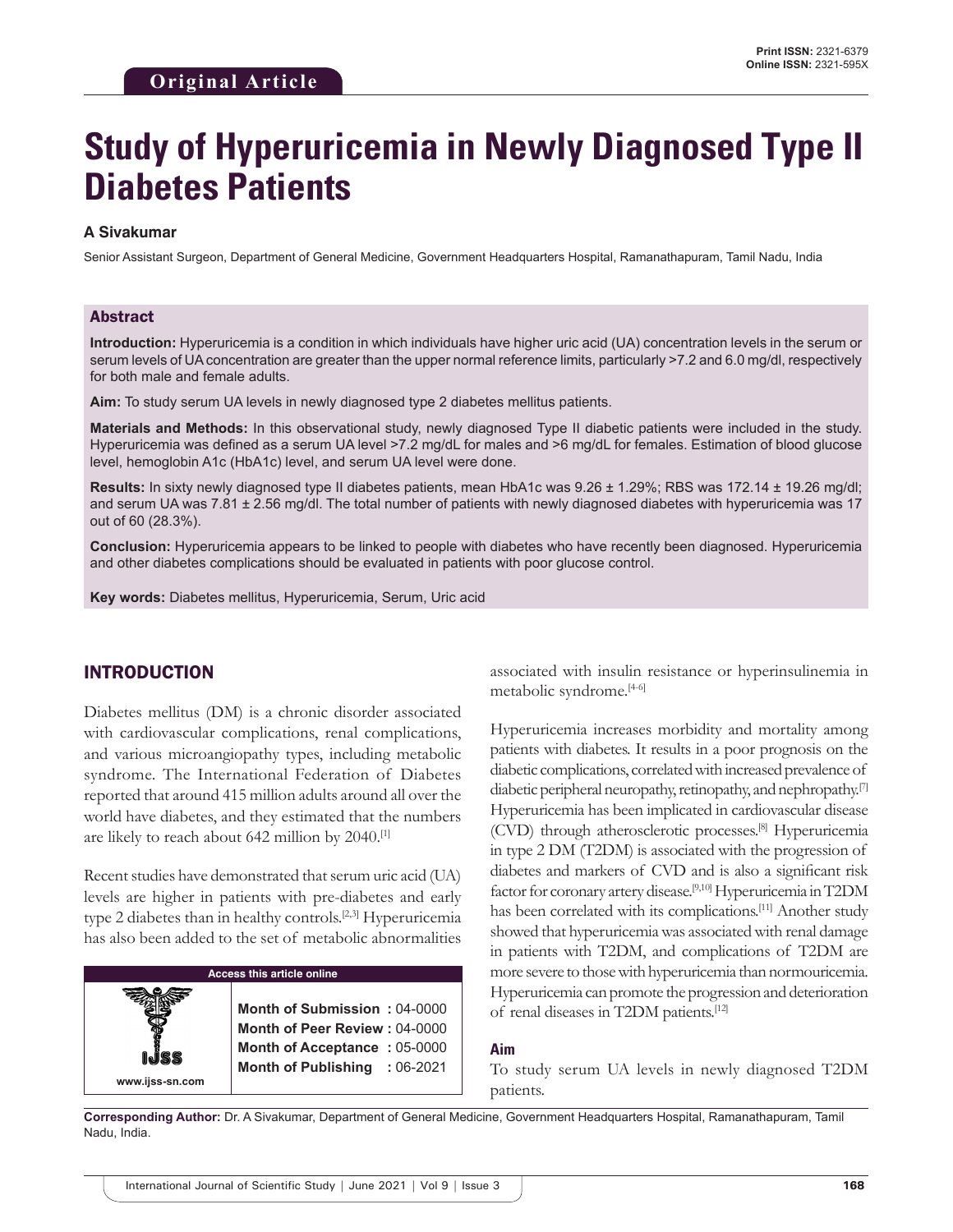## MATERIALS AND METHODS

This observational study was conducted in the department of general medicine at Government Headquarters hospital, Ramanathapuram, in newly diagnosed Type II diabetic patients. All newly diagnosed patients (diagnosed within 3 months) with diabetic Mellitus were enrolled in the present study. All the study participants were subjected to recording demographic details as per the proforma. All the study participants who had previously diagnosed DM and patients who were in diabetes treatment, age <18 years, patients with chronic diseases or malignancies, patients taking thiazides, corticosteroids, and phenytoin were excluded from the present study. Diabetes was defined according to American Diabetes Association as a fasting blood plasma glucose ≥126 mg/dL, non-fasting plasma glucose (FPG) ≥200 mg/dL. Hyperuricemia was defined as a serum UA level >7.2 mg/dL for males and >6 mg/dL for females. Estimation of blood glucose level, hemoglobin A1c (HbA1c) level, Serum UA level was done by hxokinase methods, D-10 microcolumn methods, and uricase method, respectively.

# RESULTS

In the present study, sixty newly diagnosed diabetic patients were included in the study. Most patients were in the age group of 41–50 years, followed by 28.3% in 31–40 years, and 56.7% of patients were male [Figures 1 and 2]. Mean HbA1c was 9.26 ± 1.29%, RBS was 172.14 ± 19.26 mg/dl, and serum UA was  $7.81 \pm 2.56$  mg/dl. The total number of patients with newly diagnosed diabetes with hyperuricemia was 17 out of 60 (28.3%) [Figure 3]. In 17 patients with hyperuricemia, 11 were male, and six were female. Patients with hyperuricemia shown higher HbA1c values.

# **DISCUSSION**

Variations in UA levels have been increasingly associated with insulin resistance, hyperinsulinemia, and diabetes. Diabetic patients who are hyperuricemia appear to be at increased risk for developing diabetic complications, predominantly renal and CVD. In Type 2 diabetes, hyperuricemia seems to be associated with insulin resistance syndrome, impaired glucose tolerance, and an early onset of nephropathy. In contrast, hypouricemia is associated with non-adequate metabolic control, hyperfiltration, and late-onset of overt nephropathy. Although one of the major antioxidants in circulation, UA can induce oxidative stress in various cells, including vascular smooth muscle cells, thus, mediating CVD progression. Hyperuricemia is also closely linked to the various metabolic syndrome components and represents a possible link between UA levels and cardiovascular morbidity and mortality.[13-15]

The prevalence of hyperuricemia reported from China is comparable to the current finding; however, the prevalence of hyperuricemia was high among female study patients in case of the finding reported from China in contrast to our finding in which male study patients were more hyperuricemic than female. Male study patients were about two times more hyperuricemic than females.<sup>[16]</sup>

Studies have shown that UA is significantly elevated in prediabetic stages and low in diabetes and rises again after five developing renal insufficiency. Hyperuricemia is associated with obesity and insulin resistance, and consequently, with type 2 diabetes. Further, potentially important biological effects of UA related to endothelial dysfunction by inducing antiproliferative effects on endothelium and impairing nitric oxide production and inflammation through increased C reactive protein expression, although these issues are considered controversial. UA may play a role in immune activation with subsequent increased chemokine 6 and cytokine expression.[17,18]

Choi and Ford in their study of HbA1c, fasting glucose, serum C-peptide, and insulin resistance in relation to serum UA levels, observed that serum UA levels and the frequency of hyperuricemia increased with moderately increased levels of HbA1c and FPG and then decreased with further increasing levels of HbA1c (a bell5 shaped relation).<sup>[17]</sup>

However, in the study reported by Rao and Sahayo,<sup>[19]</sup> the UA levels were higher only for pre-diabetes and not for people with diabetes. The studies done by Shabana et al.<sup>[20]</sup> reported a decreased UA level. As per our study, it was concluded that hyperuricemia was positively associated with hyperglycemia. Patients having higher UA have the ability for more insulin secretion than patients having lower UA.<sup>[21]</sup> In a study by Zoppini *et al*. in type 2 diabetic patients, hyperuricemia was an independent and vital risk factor for developing chronic renal disease.[22] A study by Tanaka showed that UA increase results in declining renal function in diabetic patients.[23] A study by Siu *et al*. had reported that as UA levels were lowered in renal disease patients with hyperuricemia, there was an associated decrease in kidney disease.<sup>[24]</sup>



**Figure 1: Age group distribution**